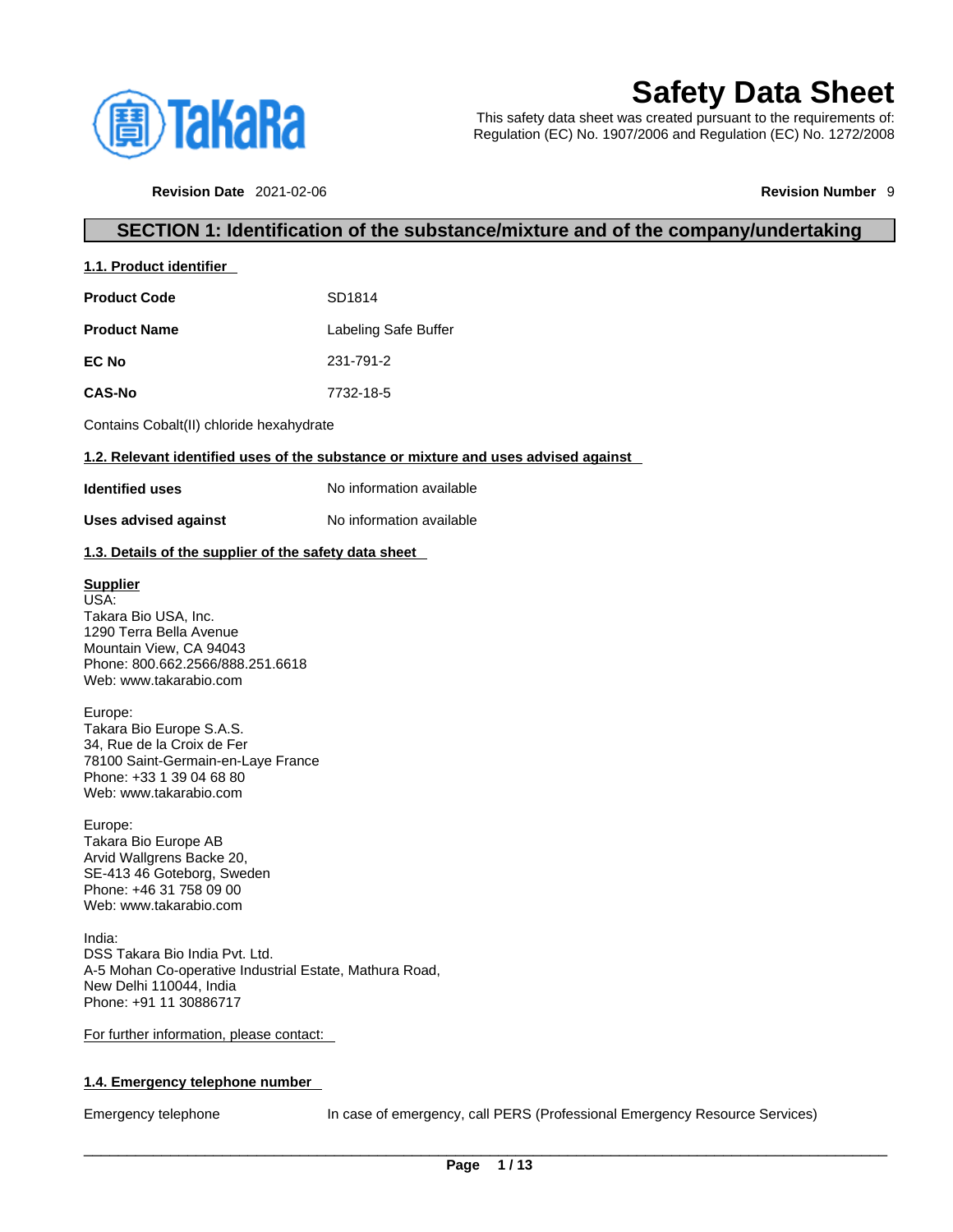1-800-633-8253 (US) or 801-629-0667 (international).

# **SECTION 2: Hazards identification**

#### **2.1. Classification of the substance or mixture**

| (EC) No 1272/2008<br>Regulation |                             |
|---------------------------------|-----------------------------|
| Carcinogenicity                 | - (H350i)<br>1B<br>⊜ategor∨ |
| Chronic aquatic toxicity        | (H412)<br>lCategorv         |

#### **2.2. Label elements**

Contains Cobalt(II) chloride hexahydrate



**Signal word** Danger

#### **Hazard statements**

H350i - May cause cancer by inhalation H412 - Harmful to aquatic life with long lasting effects EUH208 - Contains Cobalt(II) chloride hexahydrate May produce an allergic reaction.

#### **Precautionary Statements - EU (§28, 1272/2008)**

P201 - Obtain special instructions before use P202 - Do not handle until all safety precautions have been read and understood P273 - Avoid release to the environment P280 - Wear protective gloves/protective clothing/eye protection/face protection P308 + P313 - IF exposed or concerned: Get medical advice/attention

P501 - Dispose of contents/ container to an approved waste disposal plant

#### **2.3. Other hazards**

Harmful to aquatic life.

# **SECTION 3: Composition/information on ingredients**

#### **3.1 Substances**

Not applicable

#### **3.2 Mixtures**

| Chemical name Weight-%                          |           | <b>REACH</b> registration<br>number | EC No     | Classification<br>according to<br>Regulation (EC) No.<br>1272/2008 [CLP]                   | Specific<br>concentration<br>limit (SCL) | M-Factor | M-Factor<br>$ $ (long-term) $ $ |
|-------------------------------------------------|-----------|-------------------------------------|-----------|--------------------------------------------------------------------------------------------|------------------------------------------|----------|---------------------------------|
| Glycerol<br>$56 - 81 - 5$                       | $10 - 30$ | No data available                   | 200-289-5 | No data available                                                                          |                                          |          |                                 |
| Cobalt(II) chloride<br>hexahydrate<br>7791-13-1 | $0.1 - 1$ | No data available                   |           | Acute Tox. 4 (H302)<br>Resp. Sens. 1 (H334)<br>Skin Sens. 1 (H317)<br>Muta. 2 (H341) Muta. | Carc. $1B ::$<br>$C = 0.01\%$            | 10       | 10                              |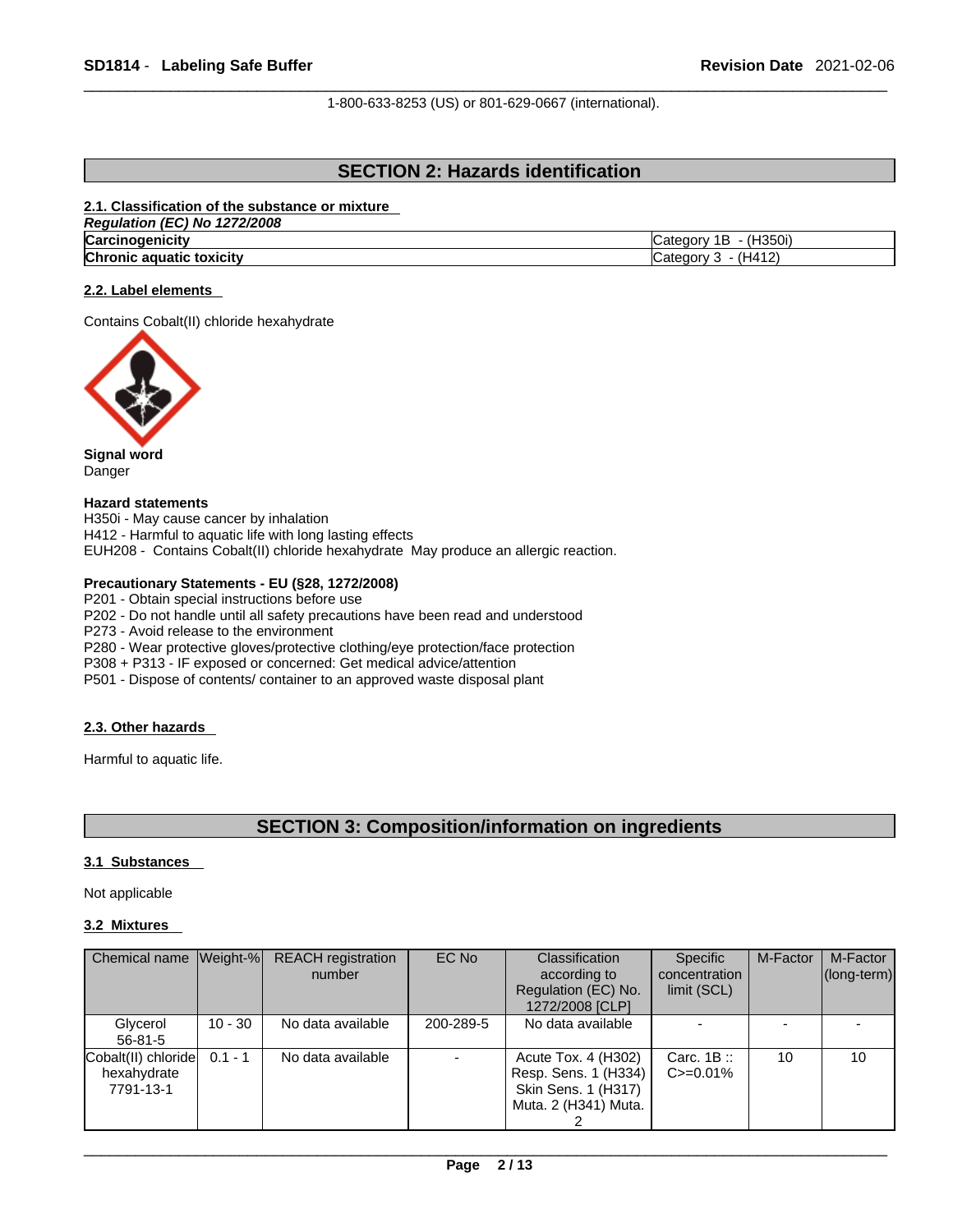|  |  | Carc. 1B (H350i)  |  |  |
|--|--|-------------------|--|--|
|  |  |                   |  |  |
|  |  | Repr. 1B (H360F)  |  |  |
|  |  | Repr. 1B          |  |  |
|  |  | Aquatic Acute 1   |  |  |
|  |  | (H400)            |  |  |
|  |  | Aquatic Chronic 1 |  |  |
|  |  | (H410)            |  |  |

#### **Full text of H- and EUH-phrases: see section 16**

*Acute Toxicity Estimate No information available* 

This product does not contain candidate substances of very high concern at a concentration >=0.1% (Regulation (EC) No. 1907/2006 (REACH), Article 59)

# **SECTION 4: First aid measures**

| 4.1. Description of first aid measures                           |                                                                                                                         |
|------------------------------------------------------------------|-------------------------------------------------------------------------------------------------------------------------|
| <b>General advice</b>                                            | IF exposed or concerned: Get medical advice/attention.                                                                  |
| <b>Inhalation</b>                                                | Remove to fresh air.                                                                                                    |
| Eye contact                                                      | Rinse thoroughly with plenty of water for at least 15 minutes, lifting lower and upper eyelids.<br>Consult a physician. |
| <b>Skin contact</b>                                              | Wash skin with soap and water. In the case of skin irritation or allergic reactions see a<br>physician.                 |
| Ingestion                                                        | Clean mouth with water and drink afterwards plenty of water.                                                            |
| 4.2. Most important symptoms and effects, both acute and delayed |                                                                                                                         |
| <b>Symptoms</b>                                                  | No information available.                                                                                               |
|                                                                  | 4.3. Indication of any immediate medical attention and special treatment needed                                         |
| Note to physicians                                               | Treat symptomatically.                                                                                                  |

# **SECTION 5: Firefighting measures**

#### **5.1. Extinguishing media**

| <b>Suitable Extinguishing Media</b>                        | Use extinguishing measures that are appropriate to local circumstances and the<br>surrounding environment.                            |
|------------------------------------------------------------|---------------------------------------------------------------------------------------------------------------------------------------|
| <b>Large Fire</b>                                          | CAUTION: Use of water spray when fighting fire may be inefficient.                                                                    |
| Unsuitable extinguishing media                             | Do not scatter spilled material with high pressure water streams.                                                                     |
| 5.2. Special hazards arising from the substance or mixture |                                                                                                                                       |
| Specific hazards arising from the<br>chemical              | No information available.                                                                                                             |
| 5.3. Advice for firefighters                               |                                                                                                                                       |
| Special protective equipment for<br>fire-fighters          | Firefighters should wear self-contained breathing apparatus and full firefighting turnout<br>gear. Use personal protection equipment. |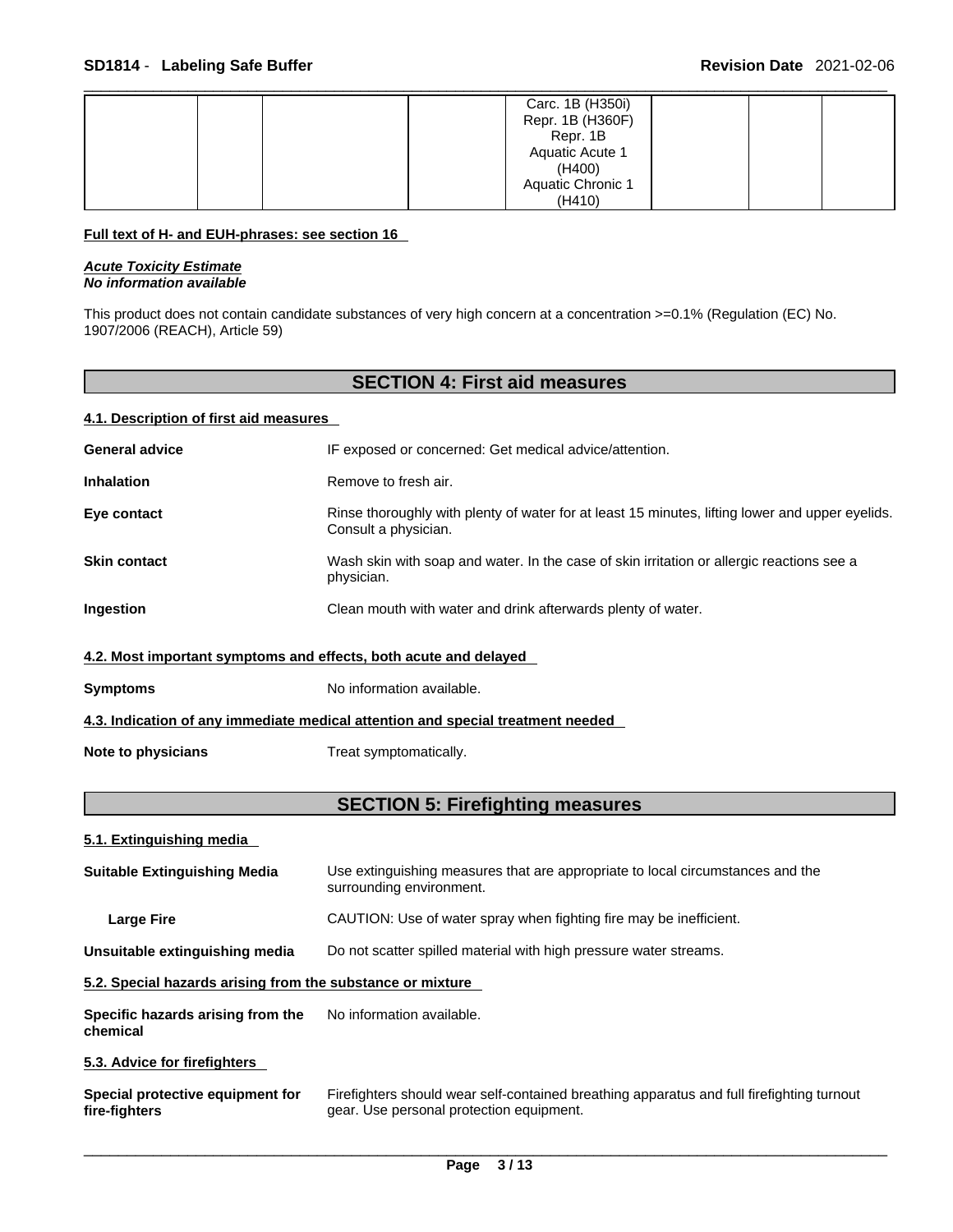### **SECTION 6: Accidental release measures**

#### **6.1. Personal precautions, protective equipment and emergency procedures**

| <b>Personal precautions</b>                               | Ensure adequate ventilation.                                                         |
|-----------------------------------------------------------|--------------------------------------------------------------------------------------|
| <b>Other information</b>                                  | Refer to protective measures listed in Sections 7 and 8.                             |
| For emergency responders                                  | Use personal protection recommended in Section 8.                                    |
| 6.2. Environmental precautions                            |                                                                                      |
| <b>Environmental precautions</b>                          | See Section 12 for additional Ecological Information.                                |
| 6.3. Methods and material for containment and cleaning up |                                                                                      |
| <b>Methods for containment</b>                            | Prevent further leakage or spillage if safe to do so.                                |
| Methods for cleaning up                                   | Take up mechanically, placing in appropriate containers for disposal.                |
| Prevention of secondary hazards                           | Clean contaminated objects and areas thoroughly observing environmental regulations. |
| 6.4. Reference to other sections                          |                                                                                      |
| Reference to other sections                               | See section 8 for more information. See section 13 for more information.             |

# **SECTION 7: Handling and storage**

#### **7.1. Precautions for safe handling**

| Advice on safe handling                                           | Handle in accordance with good industrial hygiene and safety practice. Avoid contact with<br>skin, eyes or clothing.        |
|-------------------------------------------------------------------|-----------------------------------------------------------------------------------------------------------------------------|
| General hygiene considerations                                    | Do not eat, drink or smoke when using this product. Wash hands before breaks and<br>immediately after handling the product. |
| 7.2. Conditions for safe storage, including any incompatibilities |                                                                                                                             |
| <b>Storage Conditions</b>                                         | Keep container tightly closed in a dry and well-ventilated place.                                                           |
|                                                                   |                                                                                                                             |

#### **7.3. Specific end use(s)**

**Identified uses**

# **SECTION 8: Exposure controls/personal protection**

#### **8.1. Control parameters**

#### **Exposure Limits**

| Chemical name                                   | European Union | Austria                                                                              | <b>Belaium</b>  | <b>Bulgaria</b>  | Croatia              |
|-------------------------------------------------|----------------|--------------------------------------------------------------------------------------|-----------------|------------------|----------------------|
| Glycerol<br>$56 - 81 - 5$                       |                |                                                                                      | TWA 10 mg/m $3$ |                  | TWA 10 mg/m $3$      |
| Cobalt(II) chloride<br>hexahydrate<br>7791-13-1 |                | $H^*$<br>A2<br>TWA 0.5 mg/m <sup>3</sup><br>TWA 0.1 mg/m $3$<br>Sa/Sah**<br>Sh/Sah** |                 | TWA 0.1 mg/m $3$ | С1<br>TWA 0.1 mg/m 3 |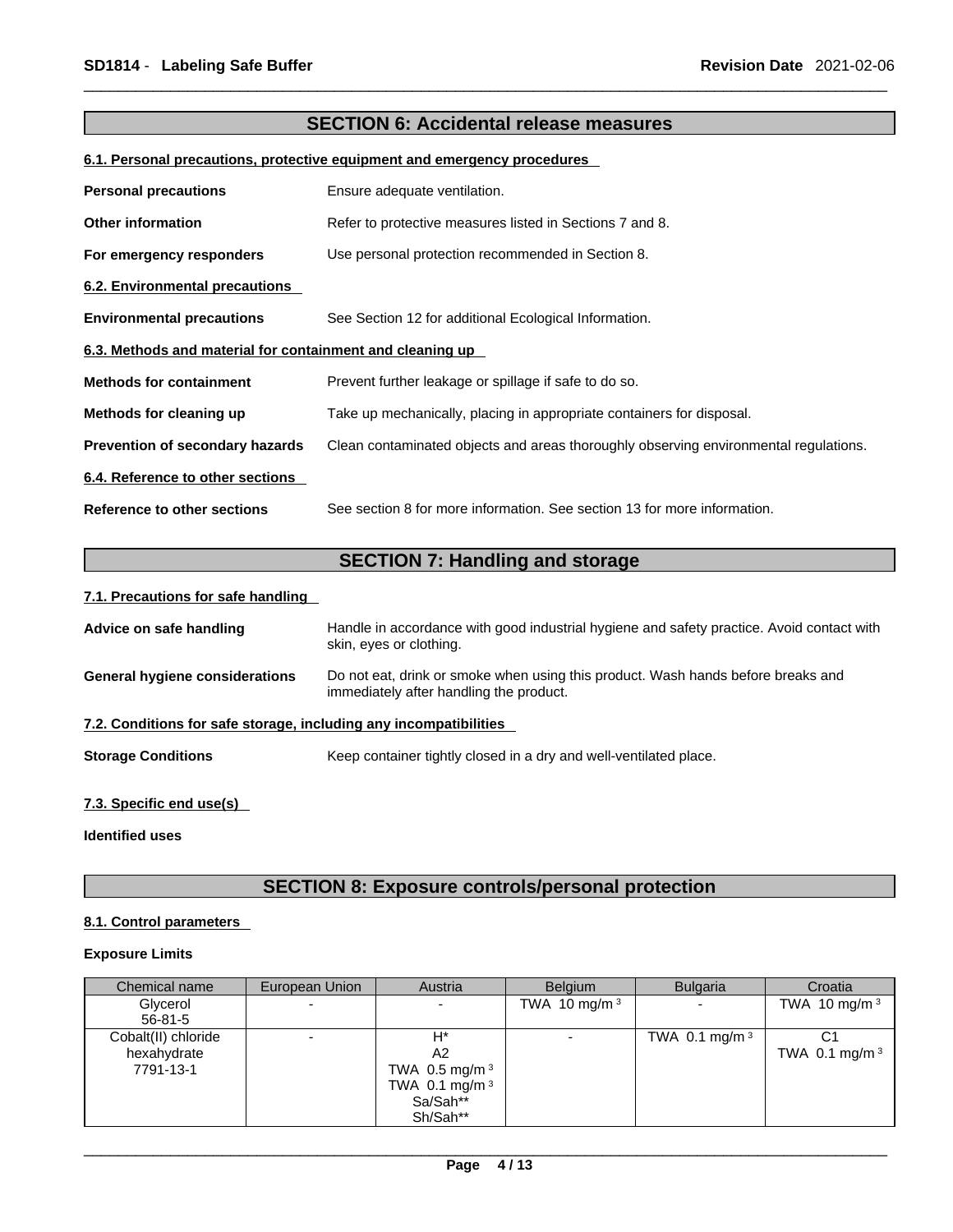# \_\_\_\_\_\_\_\_\_\_\_\_\_\_\_\_\_\_\_\_\_\_\_\_\_\_\_\_\_\_\_\_\_\_\_\_\_\_\_\_\_\_\_\_\_\_\_\_\_\_\_\_\_\_\_\_\_\_\_\_\_\_\_\_\_\_\_\_\_\_\_\_\_\_\_\_\_\_\_\_\_\_\_\_\_\_\_\_\_\_\_\_\_ **SD1814** - **Labeling Safe Buffer Revision Date** 2021-02-06

| Chemical name                                   | Cyprus                                                                 | <b>Czech Republic</b>                                                                                                                                                                            | Denmark                                                                                         | Estonia                                                                        | Finland                                                     |
|-------------------------------------------------|------------------------------------------------------------------------|--------------------------------------------------------------------------------------------------------------------------------------------------------------------------------------------------|-------------------------------------------------------------------------------------------------|--------------------------------------------------------------------------------|-------------------------------------------------------------|
| Glycerol<br>$56 - 81 - 5$                       |                                                                        |                                                                                                                                                                                                  |                                                                                                 | TWA 10 mg/m $3$                                                                | TWA 20 mg/m 3                                               |
| Cobalt(II) chloride<br>hexahydrate<br>7791-13-1 | $\blacksquare$                                                         |                                                                                                                                                                                                  | TWA 0.01 mg/m 3                                                                                 | Sensibilisaatorid<br>TWA 0.05 mg/m 3                                           | TWA 0.02 mg/m 3                                             |
| Chemical name                                   | France                                                                 | Germany                                                                                                                                                                                          | <b>Germany MAK</b><br>Greece                                                                    |                                                                                | Hungary                                                     |
| Glycerol<br>56-81-5                             | TWA 10 mg/m $3$                                                        |                                                                                                                                                                                                  | AGW 200 mg/m 3                                                                                  | TWA 10 mg/m $3$                                                                |                                                             |
| Cobalt(II) chloride<br>hexahydrate<br>7791-13-1 |                                                                        | $\blacksquare$                                                                                                                                                                                   | K <sub>2</sub>                                                                                  | TWA 0.1 mg/m 3                                                                 | TWA 0.02mg/m 3<br>Érzékenyíto+                              |
| Chemical name                                   | Ireland                                                                | Italy                                                                                                                                                                                            | Italy REL                                                                                       | Latvia                                                                         | Lithuania                                                   |
| Glycerol<br>$56 - 81 - 5$                       |                                                                        | 200 mg/m <sup>3</sup> TWA<br>AGW (the risk of<br>damage to the<br>embryo or fetus can<br>be excluded when<br>AGW and BGW<br>values are<br>observed, inhalable<br>fraction, exposure<br>factor 2) |                                                                                                 |                                                                                |                                                             |
| Cobalt(II) chloride<br>hexahydrate<br>7791-13-1 | TWA 0.02 mg/m <sup>3</sup><br>STEL 0.3 mg/m <sup>3</sup><br>Sensitizer |                                                                                                                                                                                                  | $\blacksquare$                                                                                  | $\overline{\phantom{a}}$                                                       | Alergenas+<br>Mutagenas<br>Kancerogenas<br>TWA 0.05 mg/m 3  |
| Chemical name                                   | Luxembourg                                                             | Malta                                                                                                                                                                                            | Netherlands                                                                                     | Norway                                                                         | Poland                                                      |
| Glycerol<br>$56 - 81 - 5$                       |                                                                        |                                                                                                                                                                                                  |                                                                                                 |                                                                                | TWA 10 mg/m <sup>3</sup>                                    |
| Cobalt(II) chloride<br>hexahydrate<br>7791-13-1 |                                                                        | $\overline{a}$                                                                                                                                                                                   |                                                                                                 | TWA 0.02 mg/m <sup>3</sup><br>$K^{**}$<br>$R^{**}$<br>$A+$<br>STEL 0.06 mg/m 3 | TWA 0.02 mg/m <sup>3</sup>                                  |
| Chemical name                                   | Portugal                                                               | Romania                                                                                                                                                                                          | Slovakia                                                                                        | Slovenia                                                                       | Spain                                                       |
| Glycerol<br>56-81-5                             | TWA 10 mg/m $3$                                                        |                                                                                                                                                                                                  | TWA 11 mg/m 3                                                                                   | STEL 400 mg/m 3<br>TWA 200 mg/m <sup>3</sup>                                   | TWA 10 mg/m $3$                                             |
| Cobalt(II) chloride<br>hexahydrate<br>7791-13-1 | TWA 0.02 mg/m <sup>3</sup><br>C(A3)                                    |                                                                                                                                                                                                  | $S+$<br>TWA 0.05 mg/m 3                                                                         |                                                                                | TWA 0.02 mg/m 3<br>$S+$                                     |
| Chemical name                                   |                                                                        | Sweden                                                                                                                                                                                           | Switzerland                                                                                     |                                                                                | <b>United Kingdom</b>                                       |
| Glycerol<br>56-81-5                             |                                                                        |                                                                                                                                                                                                  | $SS-C**$<br>TWA 50 mg/m 3<br>STEL 100 mg/m <sup>3</sup>                                         |                                                                                | STEL 30 mg/m <sup>3</sup><br>TWA 10 mg/m 3                  |
| Cobalt(II) chloride hexahydrate<br>7791-13-1    |                                                                        | TLV 0.02 mg/m <sup>3</sup><br>R<br>$\mathsf{A}^{\star}$<br>$S+$<br>$\mathbf C$                                                                                                                   | $S+$<br>$\mathsf{H}^*$<br>TWA 0.05 mg/m <sup>3</sup><br>C <sub>1</sub><br>Rf1<br>M <sub>2</sub> |                                                                                | STEL $0.3$ mg/m <sup>3</sup><br>TWA 0.1 mg/m 3<br>Sen+<br>С |

# **Biological occupational exposure limits**

| Chemical name                                   | <b>Denmark</b> | Finland | France         |  | Germany     | <b>Germany MAK</b> |
|-------------------------------------------------|----------------|---------|----------------|--|-------------|--------------------|
| Cobalt(II) chloride<br>hexahydrate<br>7791-13-1 |                | 130     | 0.001<br>0.015 |  |             |                    |
| Chemical name                                   | Slovenia       |         | Spain          |  | Switzerland | United Kingdom     |
| Cobalt(II) chloride                             |                | 15      |                |  | 30          |                    |
| hexahvdrate                                     |                |         |                |  |             |                    |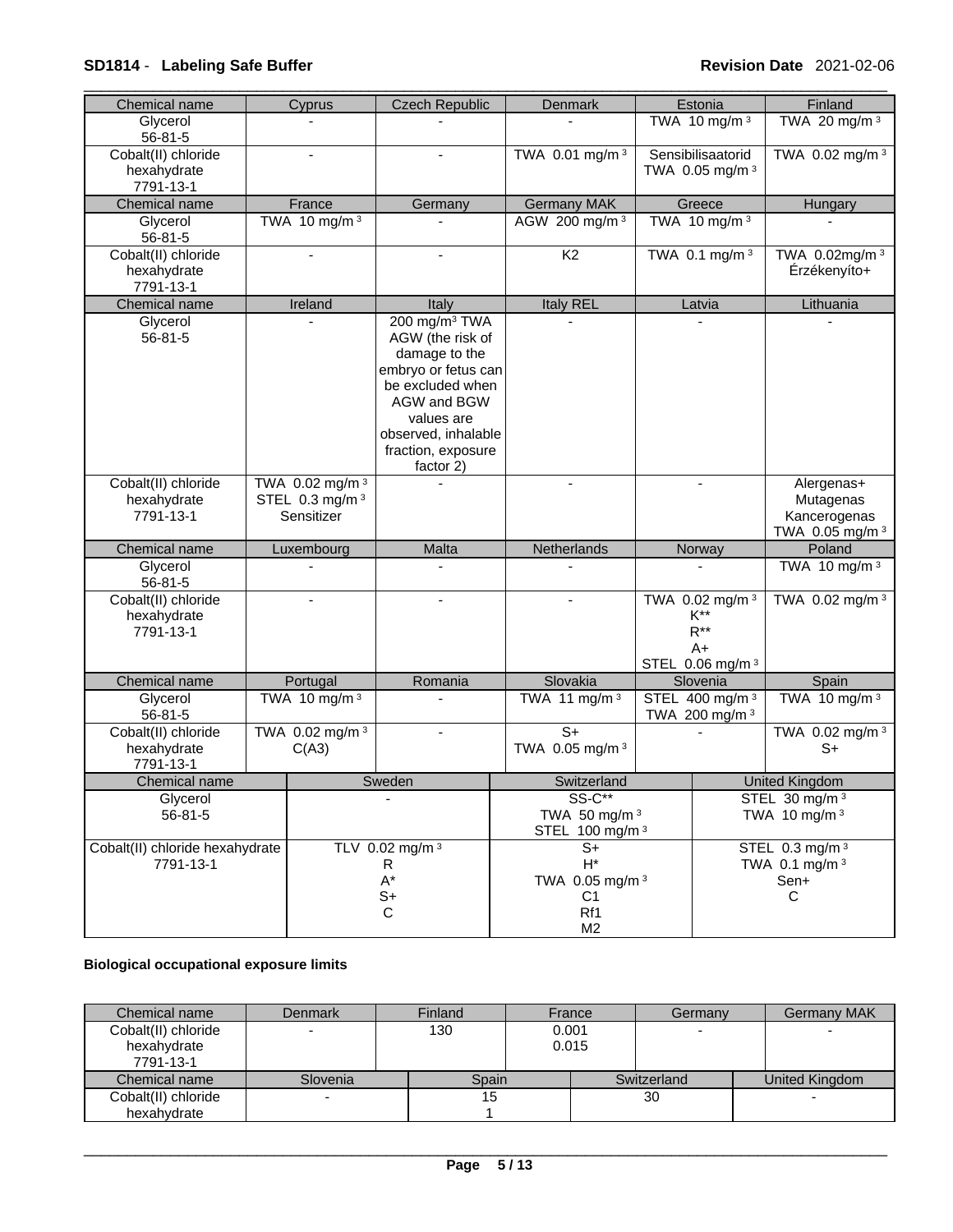| SD1814 - Labeling Safe Buffer |  |  | <b>Revision Date 2021-02-06</b> |
|-------------------------------|--|--|---------------------------------|
| 7791-13-1                     |  |  |                                 |

#### **Derived No Effect Level (DNEL)** No information available. **Predicted No Effect Concentration** No information available. **(PNEC)**

**8.2. Exposure controls** 

| <b>Personal Protective Equipment</b>   |                                                                                                                                                                             |
|----------------------------------------|-----------------------------------------------------------------------------------------------------------------------------------------------------------------------------|
| <b>Eye/face protection</b>             | No special protective equipment required.                                                                                                                                   |
| <b>Hand protection</b>                 | Wear suitable gloves.                                                                                                                                                       |
|                                        |                                                                                                                                                                             |
| Skin and body protection               | Wear suitable protective clothing.                                                                                                                                          |
| <b>Respiratory protection</b>          | No protective equipment is needed under normal use conditions. If exposure limits are<br>exceeded or irritation is experienced, ventilation and evacuation may be required. |
| <b>General hygiene considerations</b>  | Do not eat, drink or smoke when using this product. Wash hands before breaks and<br>immediately after handling the product.                                                 |
| <b>Environmental exposure controls</b> | No information available.                                                                                                                                                   |

# **SECTION 9: Physical and chemical properties**

#### **9.1. Information on basic physical and chemical properties**

| <b>Physical state</b>             | Liquid                   |                          |
|-----------------------------------|--------------------------|--------------------------|
| Appearance                        | Aqueous solution         |                          |
| <b>Color</b>                      | No information available |                          |
| Odor                              | Odorless.                |                          |
| <b>Odor Threshold</b>             | No information available |                          |
| <b>Property</b>                   | <b>Values</b>            | Remarks • Method         |
| Melting point / freezing point    | No data available        | None known               |
| Boiling point/boiling range (°C)  | No data available        | None known               |
| Flammability (solid, gas)         | No data available        | None known               |
| <b>Flammability Limit in Air</b>  |                          | None known               |
| <b>Upper flammability limit:</b>  | No data available        |                          |
| Lower flammability limit:         | No data available        |                          |
| <b>Flash point</b>                | No data available        | Open cup                 |
| <b>Autoignition temperature</b>   | 392.8 °C                 | None known               |
| <b>Decomposition temperature</b>  |                          | None known               |
| рH                                |                          | None known               |
| pH (as aqueous solution)          | No data available        | No information available |
| <b>Kinematic viscosity</b>        | No data available        | None known               |
| <b>Dynamic Viscosity</b>          | No data available        | None known               |
| <b>Water solubility</b>           | No data available        | None known               |
| Solubility in other solvents      | No data available        | None known               |
| <b>Partition coefficient</b>      | No data available        | None known               |
| Vapor pressure                    | No data available        | None known               |
| <b>Relative density</b>           |                          | None known               |
| <b>Bulk Density</b>               | No data available        |                          |
| <b>Liquid Density</b>             | No data available        |                          |
| Vapor density                     | No data available        | None known               |
| <b>Particle characteristics</b>   |                          |                          |
| <b>Particle Size</b>              | No information available |                          |
| <b>Particle Size Distribution</b> | No information available |                          |

**9.2. Other information**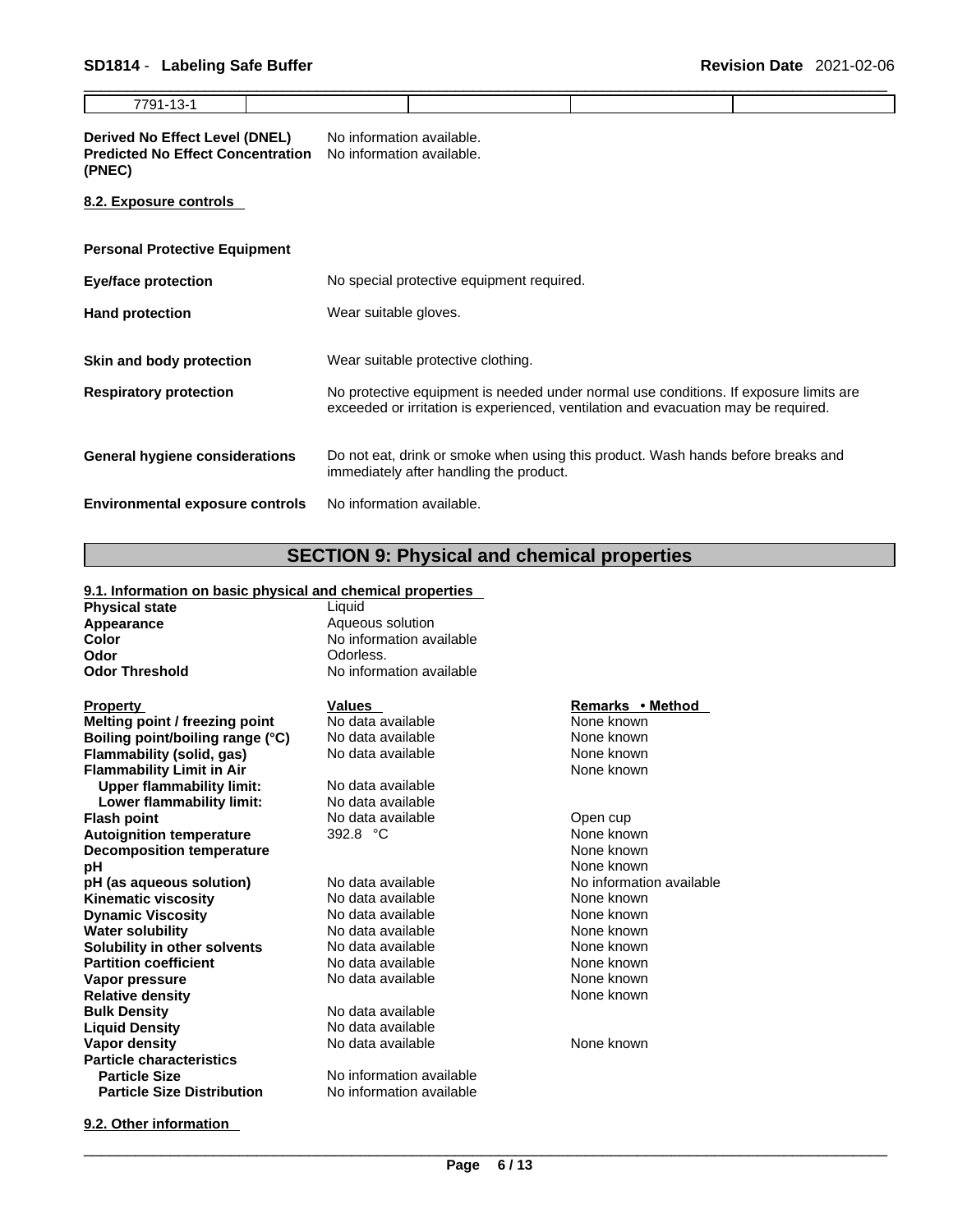*9.2.1. Information with regard to physical hazard classes* Not applicable

*9.2.2. Other safety characteristics* No information available

| <b>SECTION 10: Stability and reactivity</b> |  |  |
|---------------------------------------------|--|--|
|---------------------------------------------|--|--|

| 10.1. Reactivity                                                                            |                                           |  |
|---------------------------------------------------------------------------------------------|-------------------------------------------|--|
| Reactivity                                                                                  | No information available.                 |  |
| 10.2. Chemical stability                                                                    |                                           |  |
| Stability                                                                                   | Stable under normal conditions.           |  |
| Explosion Data<br>Sensitivity to mechanical impact None.<br>Sensitivity to static discharge | None.                                     |  |
| 10.3. Possibility of hazardous reactions                                                    |                                           |  |
| <b>Possibility of hazardous reactions</b> None under normal processing.                     |                                           |  |
| 10.4. Conditions to avoid                                                                   |                                           |  |
| <b>Conditions to avoid</b>                                                                  | None known based on information supplied. |  |
| 10.5. Incompatible materials                                                                |                                           |  |
| Incompatible materials                                                                      | None known based on information supplied. |  |
| 10.6. Hazardous decomposition products                                                      |                                           |  |
| Hazardous Decomposition Products None known based on information supplied.                  |                                           |  |

# **SECTION 11: Toxicological information**

### **11.1. Information on hazard classes as defined in Regulation (EC) No 1272/2008**

#### **Information on likely routes of exposure**

#### **Product Information**

| <b>Inhalation</b>                     | Specific test data for the substance or mixture is not available.            |
|---------------------------------------|------------------------------------------------------------------------------|
| Eye contact                           | Specific test data for the substance or mixture is not available.            |
| <b>Skin contact</b>                   | Specific test data for the substance or mixture is not available.            |
| Ingestion                             | Specific test data for the substance or mixture is not available.            |
|                                       | Symptoms related to the physical, chemical and toxicological characteristics |
| Symptoms                              | No information available.                                                    |
| <b>Numerical measures of toxicity</b> |                                                                              |

#### **Acute toxicity**

**The following values are calculated based on chapter 3.1 of the GHS document**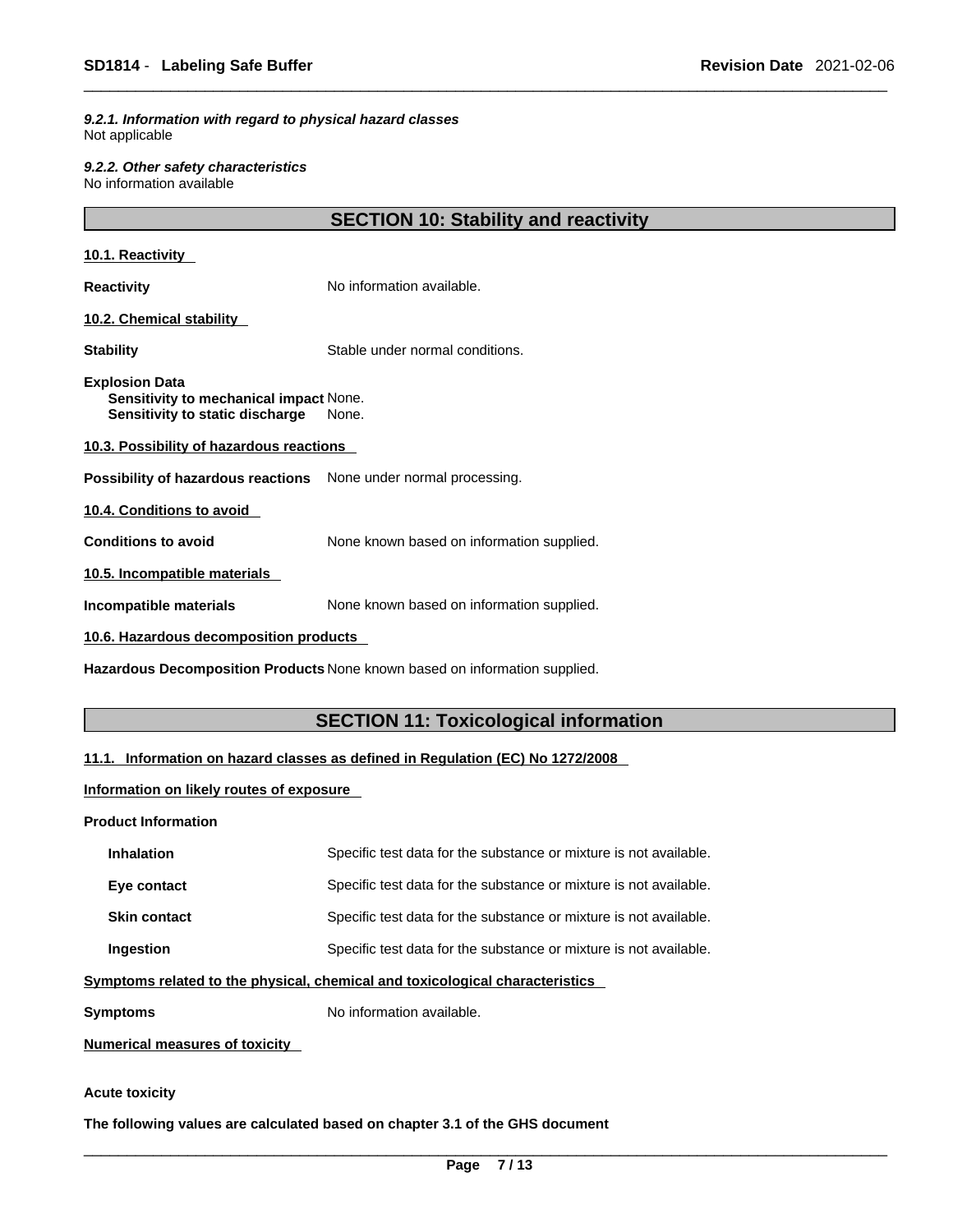| ATEmix (oral)                 | 99,920.70 mg/kg |
|-------------------------------|-----------------|
| ATEmix (dermal)               | 79,381.40 mg/kg |
| ATEmix (inhalation-dust/mist) | 21.8295 mg/l    |

#### **Component Information**

| Chemical name                        | Oral LD50                                   | Dermal LD50         | <b>Inhalation LC50</b> |
|--------------------------------------|---------------------------------------------|---------------------|------------------------|
| Glycerol                             | Rat<br>10000<br>J ma/ka<br>-<br>zouu :<br>- | Rabbit<br>.∪ a/ka ′ | Rat)<br>ma/L           |
| Cobalt(II)<br>) chloride hexahydrate | Rat,<br>766 mg/kg<br>$=$                    |                     |                        |

#### **Delayed and immediate effects as well as chronic effects from short and long-term exposure**

| <b>Skin corrosion/irritation</b>  | No information available. |
|-----------------------------------|---------------------------|
| Serious eye damage/eye irritation | No information available. |
| Respiratory or skin sensitization | No information available. |
|                                   |                           |

**Germ cell mutagenicity** No information available.

The table below indicates ingredients above the cut-off threshold considered as relevant which are listed as mutagenic.

|                 | Chemical name                   | <b>European Union</b>                                                                |
|-----------------|---------------------------------|--------------------------------------------------------------------------------------|
|                 | Cobalt(II) chloride hexahydrate | Muta, 2                                                                              |
| Carcinogenicity |                                 | Contains a known or suspected carcinogen. Classification based on data available for |
|                 | ingredients. May cause cancer.  |                                                                                      |

The table below indicates whether each agency has listed any ingredient as a carcinogen.

| $\sim$ $\sim$ | Union         |
|---------------|---------------|
| Unemical name | vean          |
| hexahydrate   | 'oro          |
| ∶obalt        | الص           |
| chloride      | כוי           |
| ш             | $\sim$ $\sim$ |
| 1711          |               |

**Reproductive toxicity** No information available.

The table below indicates ingredients above the cut-off threshold considered as relevant which are listed as reproductive toxins.

| Chemical name        | European Union |  |
|----------------------|----------------|--|
| Cobalt(II)           | Repr.          |  |
| chloride hexahydrate | D              |  |

- **STOT** single exposure No information available.
- **STOT repeated exposure** No information available.

**Aspiration hazard** No information available.

**11.2. Information on other hazards** 

**11.2.1. Endocrine disrupting properties**

**Endocrine disrupting properties** No information available.

**11.2.2. Other information** 

**Other adverse effects** No information available.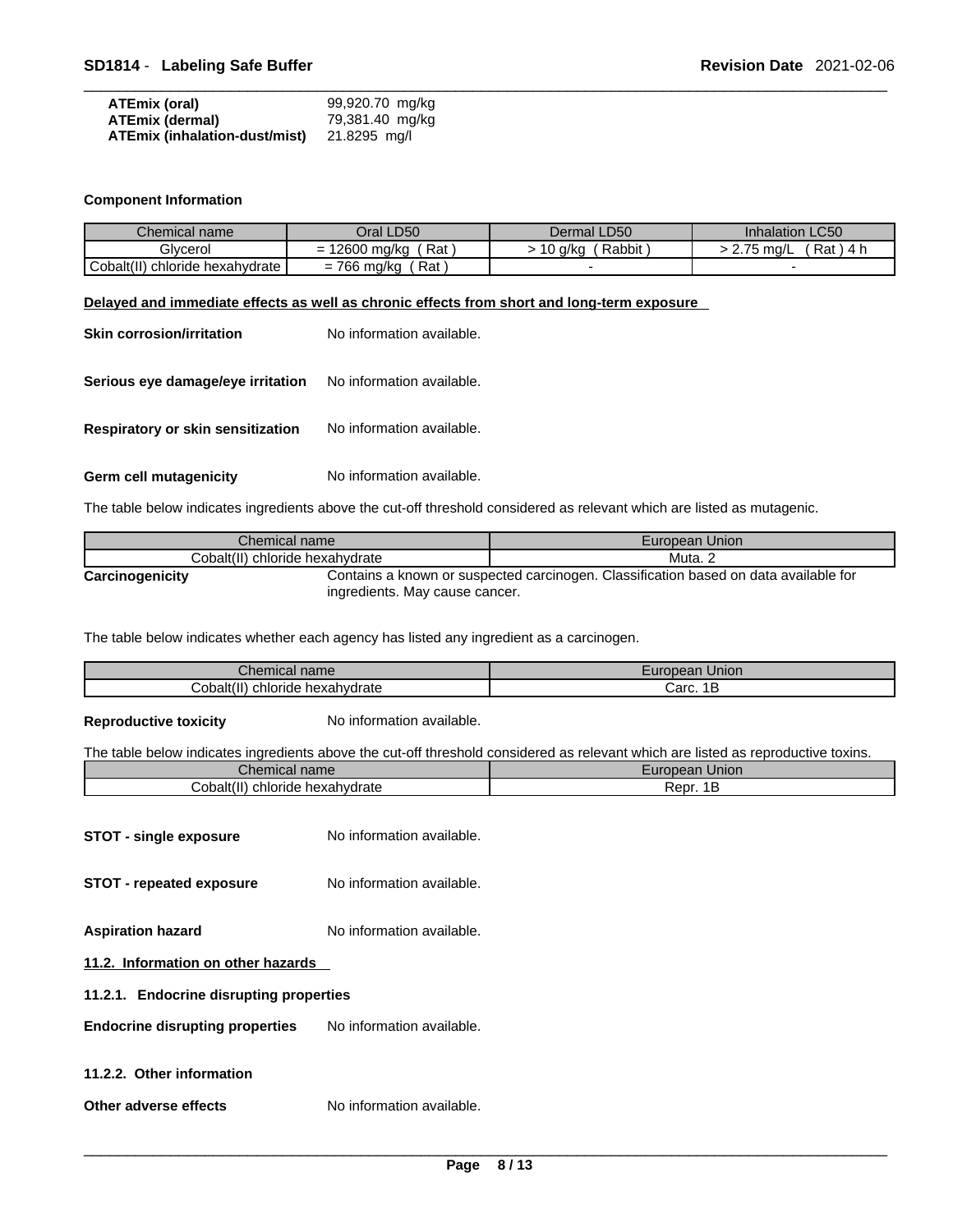### **SECTION 12: Ecological information**

#### **12.1. Toxicity**

**Ecotoxicity Harmful to aquatic life with long lasting effects.** 

**Unknown aquatic toxicity** Contains 0.62282 % of components with unknown hazards to the aquatic environment.

| Chemical name | Algae/aquatic plants | Fish                | Toxicity to<br>microorganisms | Crustacea |
|---------------|----------------------|---------------------|-------------------------------|-----------|
| Glycerol      |                      | 51 - 57: 96 h       |                               |           |
|               |                      | Oncorhynchus mykiss |                               |           |
|               |                      | mL/L LC50 static    |                               |           |

#### **12.2. Persistence and degradability**

**Persistence and degradability** No information available.

**12.3. Bioaccumulative potential**

**Bioaccumulation** There is no data for this product.

**Component Information**

| $\sim$<br><i>Chemical name</i> | $\overline{\phantom{a}}$<br><b>CONTRACTOR</b><br>coefficient<br>artitior |  |
|--------------------------------|--------------------------------------------------------------------------|--|
| Glvcero                        | $\rightarrow$<br><br>.<br>. .                                            |  |

#### **12.4. Mobility in soil**

**Mobility in soil Mobility in soil** No information available.

#### **12.5. Results of PBT and vPvB assessment**

**PBT** and **vPvB** assessment No information available.

#### **12.6. Endocrine disrupting properties**

**Endocrine disrupting properties** No information available.

#### **12.7. Other adverse effects**

No information available.

### **SECTION 13: Disposal considerations**

#### **13.1. Waste treatment methods**

| Waste from residues/unused | Dispose of in accordance with local regulations. Dispose of waste in accordance with |
|----------------------------|--------------------------------------------------------------------------------------|
| products                   | environmental legislation.                                                           |
|                            |                                                                                      |

**Contaminated packaging** Do not reuse empty containers.

# **SECTION 14: Transport information**

# **IATA**

| <b>Notes</b>                    | No components found suitable for Technical Name.    |
|---------------------------------|-----------------------------------------------------|
| 14.1 UN number or ID number     | UN3082                                              |
| 14.2 UN proper shipping name    | Environmentally hazardous substance, liquid, n.o.s. |
| 14.3 Transport hazard class(es) | 9                                                   |
| 14.4 Packing group              | Ш                                                   |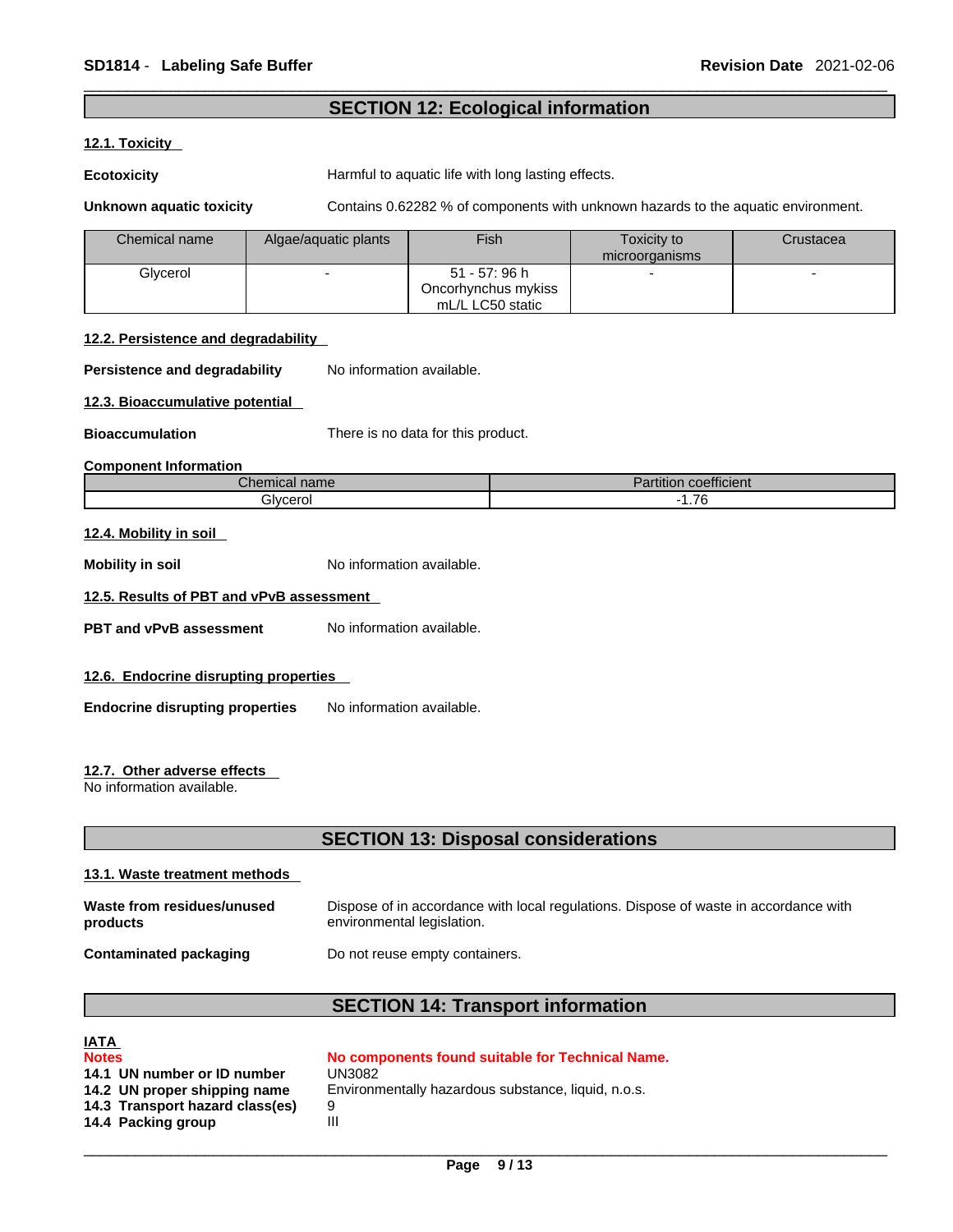| <b>Description</b><br>14.5 Environmental hazards<br>14.6 Special precautions for user<br><b>Special Provisions</b><br><b>ERG Code</b>                                                                                                                                                                                                                    | UN3082, Environmentally hazardous substance, liquid, n.o.s., 9, III<br>Yes<br>A97, A158, A197<br>9L                                                                                                                                                                                                 |
|----------------------------------------------------------------------------------------------------------------------------------------------------------------------------------------------------------------------------------------------------------------------------------------------------------------------------------------------------------|-----------------------------------------------------------------------------------------------------------------------------------------------------------------------------------------------------------------------------------------------------------------------------------------------------|
| <b>IMDG</b><br><b>Notes</b><br>14.1 UN number or ID number<br>14.2 UN proper shipping name<br>14.3 Transport hazard class(es)<br>14.4 Packing group<br><b>Description</b><br>14.5 Environmental hazards<br>14.6 Special precautions for user<br><b>Special Provisions</b><br>F-A, S-F<br>14.7 Maritime transport in bulk<br>according to IMO instruments | No components found suitable for Technical Name.<br><b>UN3082</b><br>Environmentally hazardous substance, liquid, n.o.s., Marine Pollutant<br>9<br>III<br>UN3082, Environmentally hazardous substance, liquid, n.o.s., 9, III, Marine Pollutant<br>Yes<br>274, 335, 969<br>No information available |
| <b>RID</b><br><b>Notes</b><br>14.1 UN number or ID number<br>14.2 UN proper shipping name<br>14.3 Transport hazard class(es)<br>14.4 Packing group<br><b>Description</b><br>14.5 Environmental hazards<br>14.6 Special precautions for user<br><b>Special Provisions</b><br><b>Classification code</b>                                                   | No components found suitable for Technical Name.<br>UN3082<br>Environmentally hazardous substance, liquid, n.o.s.<br>9<br>III<br>UN3082, Environmentally hazardous substance, liquid, n.o.s., 9, III<br>Yes<br>274, 335, 375, 601<br>M6                                                             |
| <b>ADR</b><br><b>Notes</b><br>14.1 UN number or ID number<br>14.2 UN proper shipping name<br>14.3 Transport hazard class(es)<br>14.4 Packing group<br><b>Description</b><br>14.5 Environmental hazards<br>14.6 Special precautions for user<br><b>Special Provisions</b><br><b>Classification code</b><br><b>Tunnel restriction code</b>                 | No components found suitable for Technical Name.<br><b>UN3082</b><br>Environmentally hazardous substance, liquid, n.o.s.<br>9<br>Ш<br>UN3082, Environmentally hazardous substance, liquid, n.o.s., 9, III, (-)<br>Yes<br>274, 335, 601, 375<br>M6<br>$(-)$                                          |

# **SECTION 15: Regulatory information**

**15.1. Safety, health and environmental regulations/legislation specific for the substance or mixture**

#### **Netherlands**

| Chemical name                   | Netherlands - List of | Netherlands - List of | Netherlands - List of                |
|---------------------------------|-----------------------|-----------------------|--------------------------------------|
|                                 | Carcinoɑens           | <b>Mutagens</b>       | <b>Reproductive Toxins</b>           |
| Cobalt(II) chloride hexahydrate | Carcinogeen           |                       | <b>Toxisch voor de voortplanting</b> |

#### **European Union**

Take note of Directive 98/24/EC on the protection of the health and safety of workers from the risks related to chemical agents at work.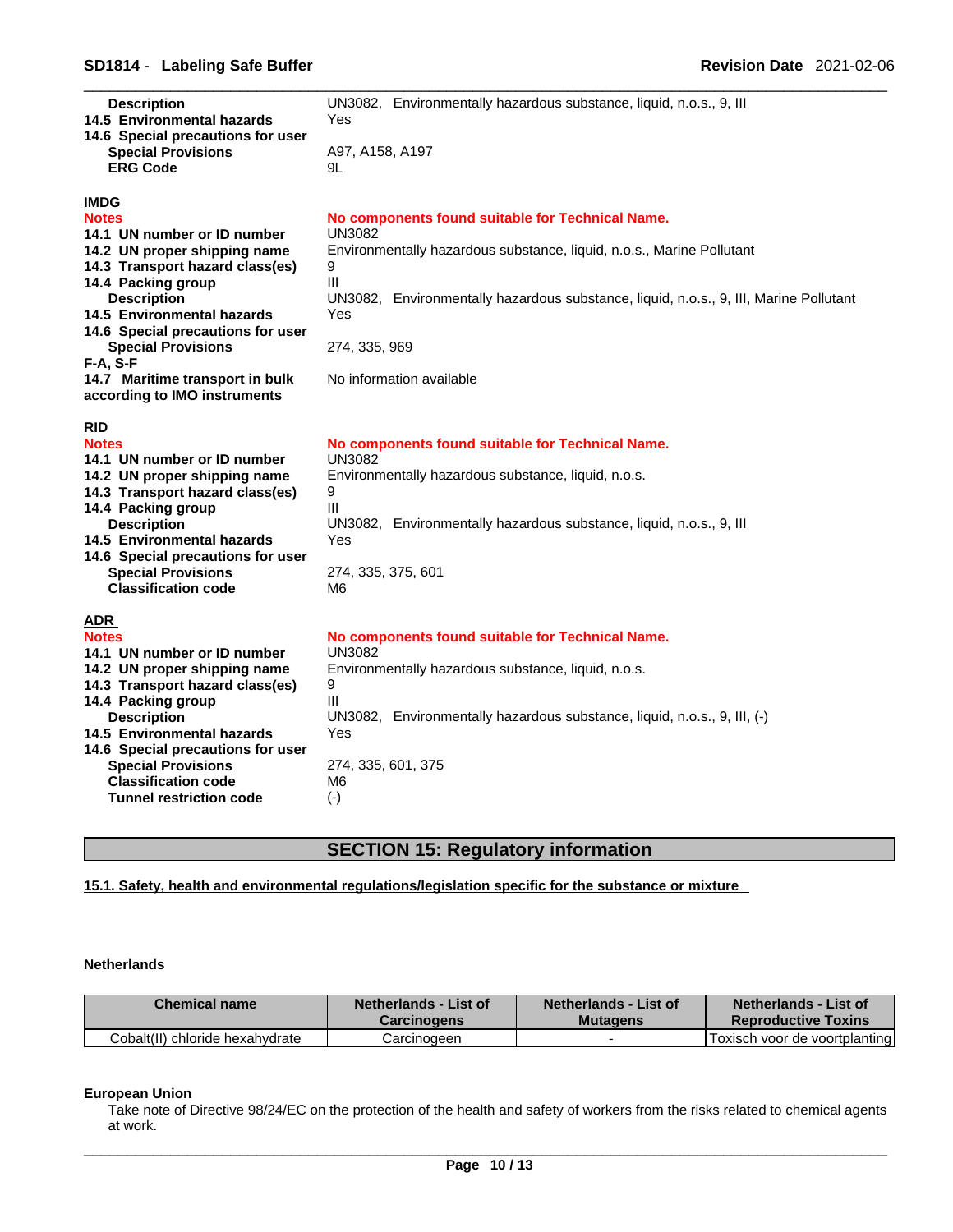#### **Authorizations and/or restrictions on use:**

This product does not contain substances subject to authorization (Regulation (EC) No. 1907/2006 (REACH), Annex XIV) This product does not contain substances subject to restriction (Regulation (EC) No. 1907/2006 (REACH), Annex XVII)

**Persistent Organic Pollutants**

Not applicable

**Ozone-depleting substances (ODS) regulation (EC) 1005/2009** Not applicable

| International Inventories |  |
|---------------------------|--|
| TSCA                      |  |
| <b>DSL/NDSL</b>           |  |
| <b>EINECS/ELINCS</b>      |  |
| ENCS                      |  |
| <b>IECSC</b>              |  |
| KECL                      |  |
| <b>PICCS</b>              |  |
| AICS                      |  |
|                           |  |

 **Legend:** 

 **TSCA** - United States Toxic Substances Control Act Section 8(b) Inventory  **DSL/NDSL** - Canadian Domestic Substances List/Non-Domestic Substances List  **EINECS/ELINCS** - European Inventory of Existing Chemical Substances/European List of Notified Chemical Substances  **ENCS** - Japan Existing and New Chemical Substances  **IECSC** - China Inventory of Existing Chemical Substances  **KECL** - Korean Existing and Evaluated Chemical Substances  **PICCS** - Philippines Inventory of Chemicals and Chemical Substances

 **AICS** - Australian Inventory of Chemical Substances

#### **15.2. Chemical safety assessment**

**Chemical Safety Assessment** No information available

#### **SECTION 16: Other information**

#### **Key or legend to abbreviations and acronyms used in the safety data sheet**

#### **Full text of H-Statements referred to undersection 3**

H302 - Harmful if swallowed

H317 - May cause an allergic skin reaction

H334 - May cause allergy or asthma symptoms or breathing difficulties if inhaled

H341 - Suspected of causing genetic defects

H350i - May cause cancer by inhalation

H360F - May damage fertility

H400 - Very toxic to aquatic life

H410 - Very toxic to aquatic life with long lasting effects

#### **Legend**

SVHC: Substances of Very High Concern for Authorization:

#### **Legend Section 8: EXPOSURE CONTROLS/PERSONAL PROTECTION**

| TWA     | Time weighted average     | STEL |
|---------|---------------------------|------|
| Ceiling | Maximum limit value       |      |
| $**$    | <b>Hazard Designation</b> |      |

Short term exposure limit

Skin designation Sensitizers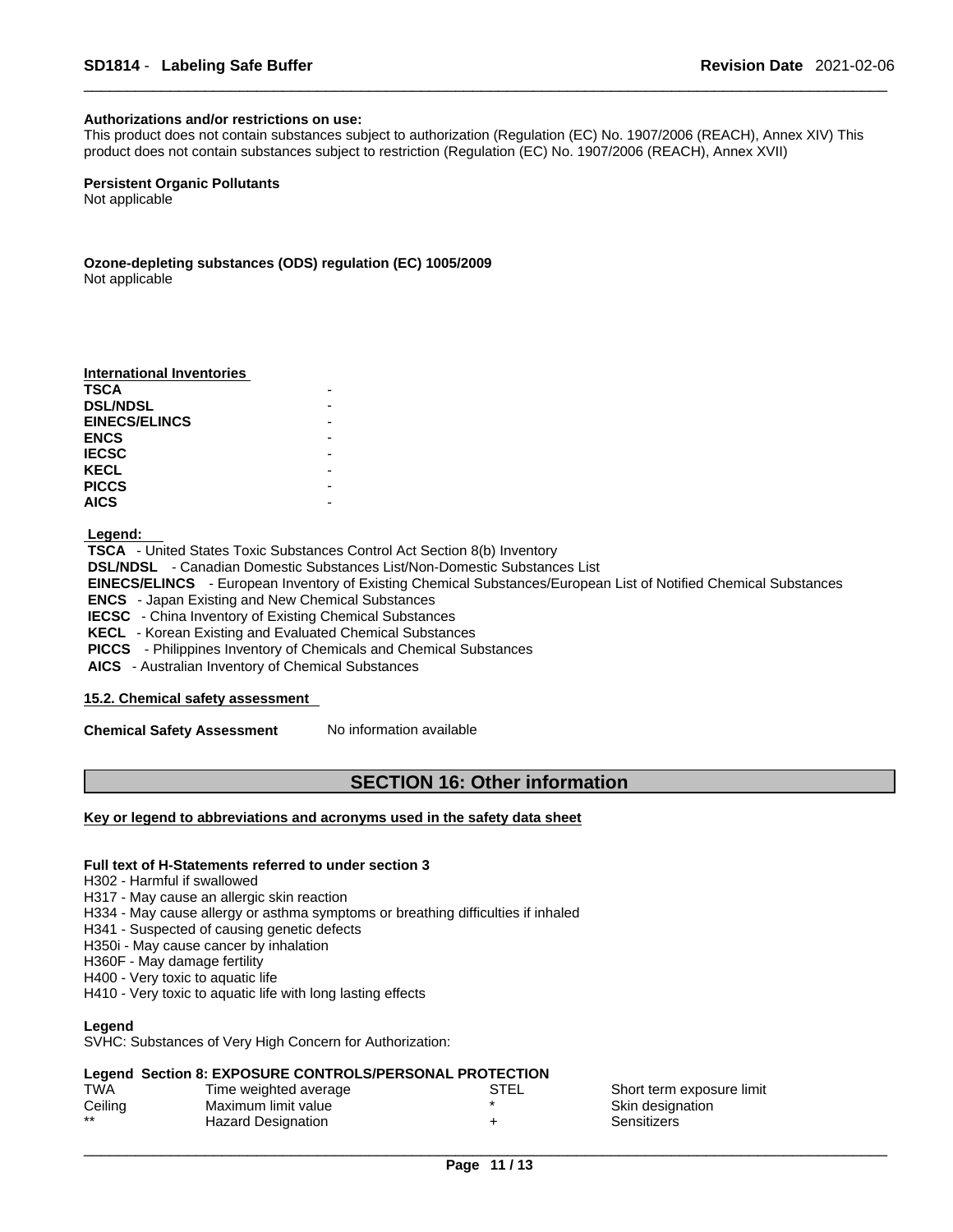| Classification procedure                                        |                            |
|-----------------------------------------------------------------|----------------------------|
| Classification according to Regulation (EC) No. 1272/2008 [CLP] | Method Used                |
| Acute oral toxicity                                             | <b>ICalculation method</b> |
| Acute dermal toxicity                                           | Calculation method         |
| Acute inhalation toxicity - gas                                 | <b>Calculation method</b>  |
| Acute inhalation toxicity - vapor                               | Calculation method         |
| Acute inhalation toxicity - dust/mist                           | Calculation method         |
| Skin corrosion/irritation                                       | Calculation method         |
| Serious eye damage/eye irritation                               | <b>Calculation method</b>  |
| Respiratory sensitization                                       | Calculation method         |
| Skin sensitization                                              | Calculation method         |
| Mutagenicity                                                    | Calculation method         |
| Carcinogenicity                                                 | Calculation method         |
| Reproductive toxicity                                           | Calculation method         |
| STOT - single exposure                                          | <b>Calculation method</b>  |
| STOT - repeated exposure                                        | Calculation method         |
| Acute aquatic toxicity                                          | <b>Calculation method</b>  |
| Chronic aquatic toxicity                                        | Calculation method         |
| Aspiration hazard                                               | Calculation method         |
| Ozone                                                           | <b>Calculation method</b>  |

#### **Key literature references and sources for data used to compile the SDS**

Agency for Toxic Substances and Disease Registry (ATSDR) U.S. Environmental Protection Agency ChemView Database European Food Safety Authority (EFSA) EPA (Environmental Protection Agency) Acute Exposure Guideline Level(s) (AEGL(s)) U.S. Environmental Protection Agency Federal Insecticide, Fungicide, and Rodenticide Act U.S. Environmental Protection Agency High Production Volume Chemicals Food Research Journal Hazardous Substance Database International Uniform Chemical Information Database (IUCLID) Japan GHS Classification Australia National Industrial Chemicals Notification and Assessment Scheme (NICNAS) NIOSH (National Institute for Occupational Safety and Health) National Library of Medicine's ChemID Plus (NLM CIP) National Library of Medicine's PubMed database (NLM PUBMED) National Toxicology Program (NTP) New Zealand's Chemical Classification and Information Database (CCID) Organization for Economic Co-operation and Development Environment, Health, and Safety Publications Organization for Economic Co-operation and Development High Production Volume Chemicals Program Organization for Economic Co-operation and Development Screening Information Data Set World Health Organization

**Revision Date** 2021-02-06

### **This safety data sheet complies with the requirements of Regulation (EC) No. 1907/2006**

#### **Disclaimer**

The information provided in this Safety Data Sheet is correct to the best of our knowledge, information and belief at the date of its publication. The information given is designed only as a guidance for safe handling, use, processing, storage, transportation, disposal and release and is not to be considered a warranty or quality specification. The information relates only to the specific material designated and may not be valid for such material used in combination with any other materials or in any process, unless specified in the text.

#### **Notice to Purchaser:**

Our products are to be used for research purposes only. They may not be used for any other purpose, including, but not limited to, use in drugs, in vitro diagnostic purposes, therapeutics, or in humans. Our products may not be transferred to third parties, resold, modified for resale, or used to manufacture commercial products or to provide a service to third parties without our prior written approval. Your use of this product is also subject to compliance with the licensing requirements described on the product's web page. It is your responsibility to review, understand and adhere to any restrictions imposed by these statements. All other marks are the property of their respective owners. Certain trademarks may not be registered in all jurisdictions.